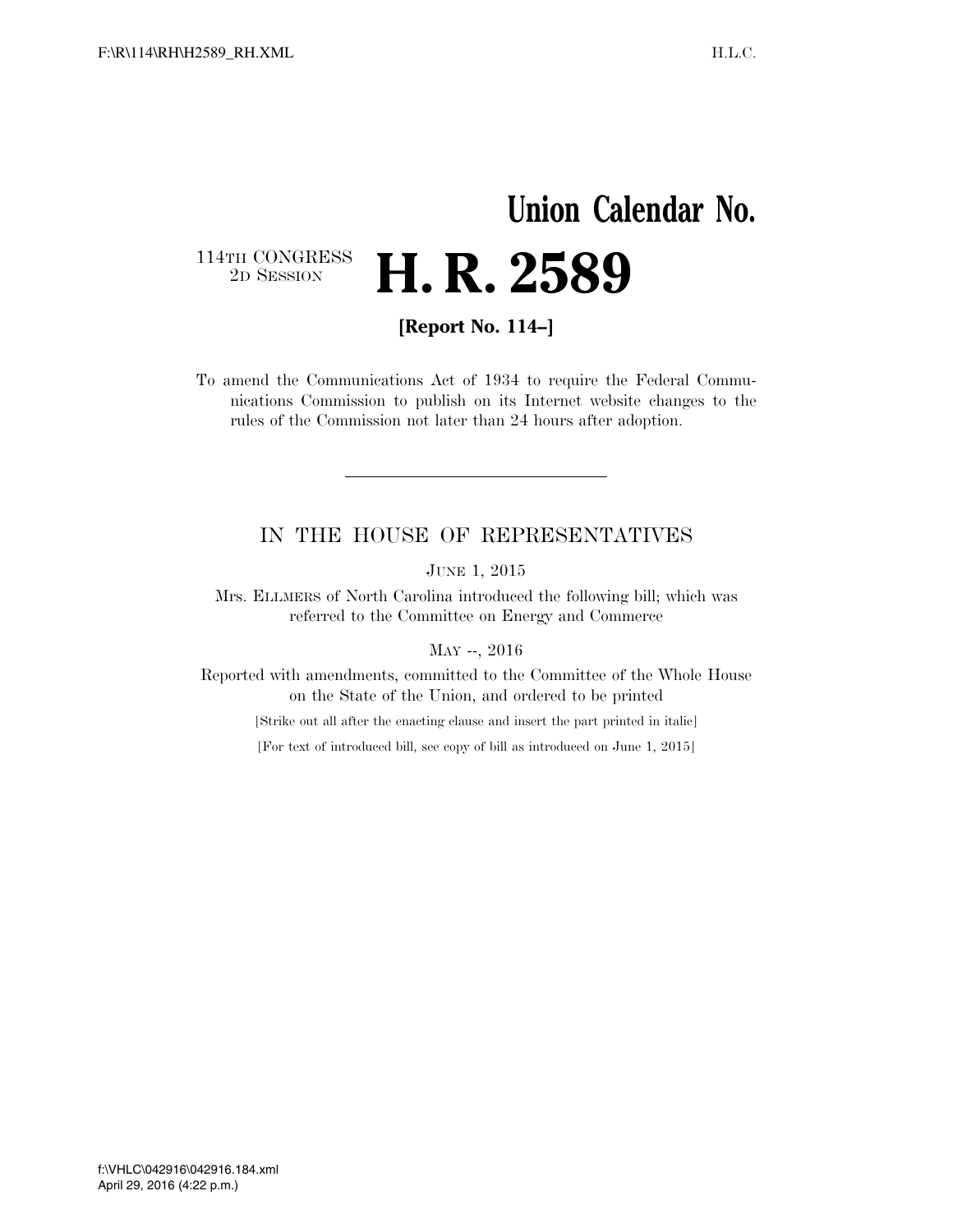## **A BILL**

To amend the Communications Act of 1934 to require the Federal Communications Commission to publish on its Internet website changes to the rules of the Commission not later than 24 hours after adoption.